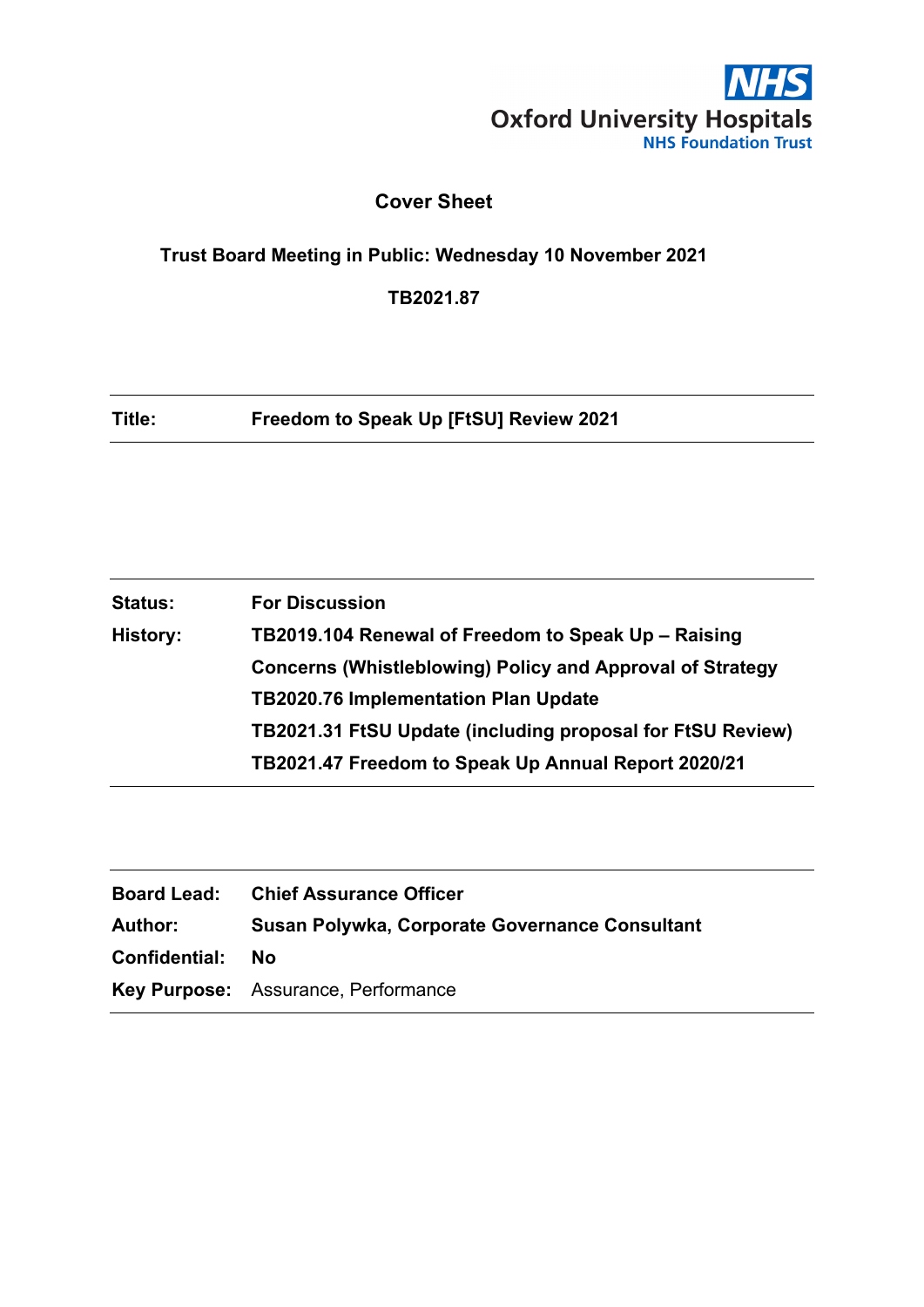# **Executive Summary**

- 1. In May 2021, the Board confirmed its support for a time-limited project, to focus on how the Trust might be able to further develop and strengthen the effectiveness of the Freedom to Speak Up [FtSU] service at OUH.
- 2. The purpose of this paper is to report on the key findings of the OUH Freedom to Speak Up [FtSU] Review 2021 and to highlight some strategic questions for consideration by the Board.
- 3. Emergent findings were first considered by the Trust Management Executive [TME] in September, and the Integrated Assurance Committee [IAC] (a Board Committee) then undertook a 'deep dive' in October, which is nationally designated as annual [Speak Up Month;](https://nationalguardian.org.uk/2021/09/30/speak-up-month-2021/) the theme for this year being **#SpeakUpListenUpFollowUp.**
- 4. Reflecting the Board's commitment to the importance of ensuring that staff have the freedom to speak up, and given that the standard NHS contract requires all trusts and foundation trusts to employ a Lead Freedom to Speak Up Guardian, the Board wanted to give staff an opportunity to have their say on what would be most effective in enabling them to speak up if they had a concern. Research undertaken by the equalities charity **brap[i](#page-9-0)** and Roger Kline OBE [Difference Matters: The](https://nationalguardian.org.uk/wp-content/uploads/2021/09/Difference_Matters_Press_Release.pdf)  [impact of ethnicity on speaking up](https://nationalguardian.org.uk/wp-content/uploads/2021/09/Difference_Matters_Press_Release.pdf) is noted to have explored particular barriers to speaking up that have been reported by Black and minority ethnic staff across the NHS.
- 5. The Board also wanted to learn from good practice at other trusts, to take due account of relevant national guidance, and to consider possible digital solutions.
- 6. The full Report on Key Findings of the OUH FtSU Review 2021 is attached at **Appendix 1**. The key themes identified therein are representative of the range of views expressed by all those who engaged with the Review. A summary analysis of 832 responses received to the online survey is attached at **Appendix 2**.
- 7. The report includes recommended next steps to address the key themes identified, with proposals for action to be taken. Implementation of the actions proposed will be guided by the Board's consideration of some strategic issues, as outlined in section 5.2 of this paper.

## **Recommendations**

- 8. The Trust Board is asked to:
	- Note and consider the Report on Key Findings of the OUH Freedom to Speak Up Review 2021 attached at **Appendix 1**, including the recommended next steps and proposals for action
	- Note the summary analysis of survey responses attached at **Appendix 2**
	- Consider the strategic issues outlined in section 5.2 of this paper.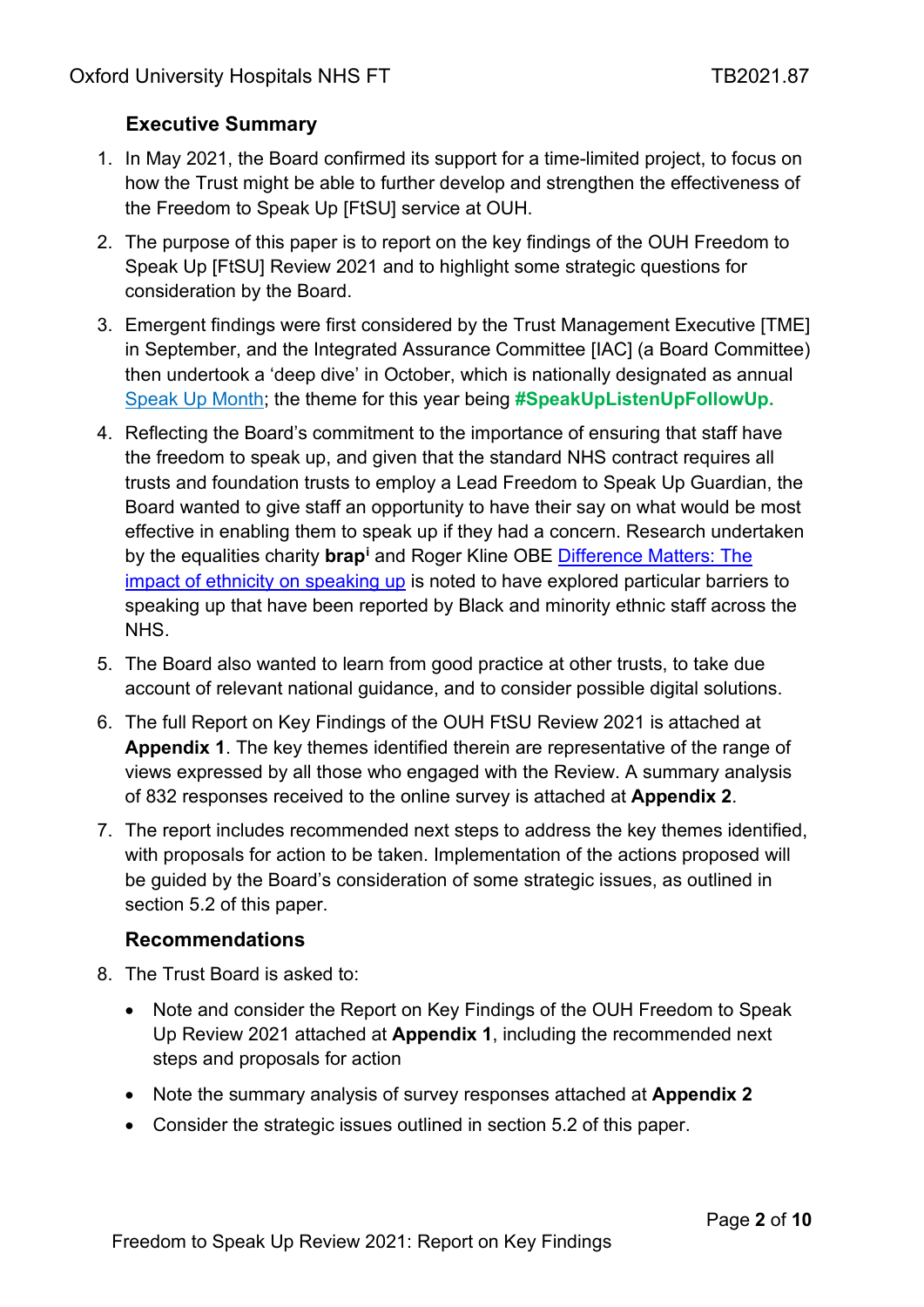# **Freedom to Speak Up [FtSU] Review 2021**

#### **1. Purpose**

1.1. The purpose of this paper is to report on the key findings of the OUH Freedom to Speak Up [FtSU] Review 2021 and to highlight some strategic questions for consideration by the Board.

### **2. Background**

- 2.1. It is very important to the Trust that staff have the freedom to speak up if they have a concern.
- 2.2. The standard NHS contract requires all trusts and foundation trusts to employ a Lead Freedom to Speak Up Guardian.
- 2.3. An assessment of the Board's commitment to create an open and honest culture, where staff feel safe to speak up, is a key line of enquiry in the Care Quality Commission's well-led domain of inspection.
- 2.4. The [National Guardian's Office \[NGO\] Guidance for Boards](file://oxnethome02.oxnet.nhs.uk/users$/Susan.Polywka/Documents/FTSU/National%20Gardian%20ftsu-guidance-for-boards.pdf) (produced jointly with NHS Improvement) sets out how the Board is expected to demonstrate its commitment to creating an open and honest culture, where staff feel safe to speak up if they have a concern about anything that gets in the way of patient care, or anything that affects working life.
- 2.5. The [NGO Supplementary information for Boards](file://oxnethome02.oxnet.nhs.uk/users$/Susan.Polywka/Documents/FTSU/NGO-Supplementary-information%20for%20Boards.pdf) includes guidance on the individual and collective responsibilities of Board members, and sets out specifically how the Board should satisfy itself that the role of the FtSU Guardian is implemented in such a way as to meet the needs of staff.
- 2.6. The Trust's Freedom to Speak Up Raising Concerns (Whistleblowing) Policy was last reviewed in 2019, when the Board also approved the OUH [Freedom to Speak Up Strategy 2019-22.](https://www.ouh.nhs.uk/working-for-us/staff/documents/ftsu-strategy-2019-22.pdf)
- 2.7. The Board received an update on the implementation plan in September 2020 (including report on the impact of the COVID-19 pandemic), and the FtSU Annual Report 2020/21 was submitted to the Board in July 2021.
- 2.8. The Freedom to Speak Up service at OUH was originally established with a Lead Guardian working 0.5 whole time equivalent [w.t.e.], at Agenda for Change Band 8b, supported by up to 3 FtSU Champions (unremunerated). Divisional funding provided the additional resource of 1 Local Guardian (0.5 P.A. per week of a Consultant Paediatric Endocrinologist's time).
- 2.9. After the then Lead Guardian left in May 2021, additional temporary resources have been deployed to sustain the FtSU service and support the FtSU Review.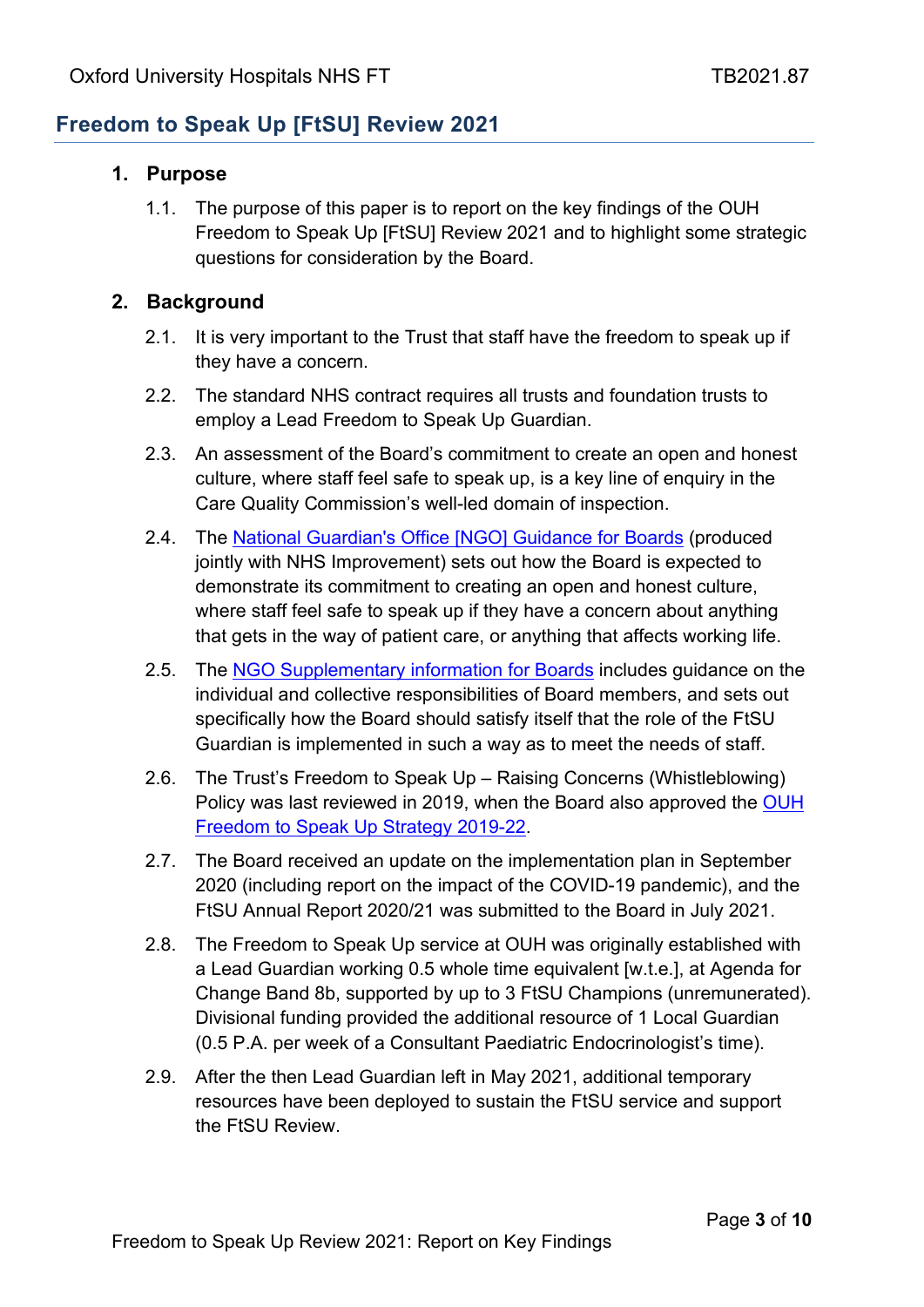## **3. The OUH Freedom to Speak Up [FtSU] Review 2021**

- 3.1. In May 2021, the Board confirmed its support for a time-limited project, to focus on how the Trust might be able to further develop and strengthen the effectiveness of the Freedom to Speak Up [FtSU] service at OUH.
- 3.2. Supported by a full internal Communications and Staff Engagement Plan, the OUH Freedom to Speak Up [FtSU] Review 2021 commenced with some initial fact-finding in June, focused on staff engagement throughout July, and undertook further information-gathering in August.
- 3.3. The remit and scope of the Review encompassed:
	- Taking due account of relevant national guidance;
	- Learning from good practice at other trusts; and
	- Giving staff an opportunity to have their say on what would be most effective in enabling them to speak up if they had a concern.
- 3.4. Terms of reference for the Review also covered consideration of the extent to which the application of digital technology could help to support FtSU.
- 3.5. With regard to what may best enable staff to speak up, the publication on 30 September 2021 of research undertaken by the equalities charity **brap**  and Roger Kline OBE [Difference Matters: The impact of ethnicity on](https://nationalguardian.org.uk/wp-content/uploads/2021/09/Difference_Matters_Press_Release.pdf)  [speaking up](https://nationalguardian.org.uk/wp-content/uploads/2021/09/Difference_Matters_Press_Release.pdf) is to be noted, insofar as it explores particular barriers to speaking up reported by Black and minority ethnic staff across the NHS.
- 3.6. Staff throughout OUH engaged very well with the Review, and many expressed how much they appreciated the opportunity to have their say and be heard by Board members (see pages 8-12 of the Report at **Appendix 1**). Good engagement with staff has been sustained during the nationally designated annual [Speak Up Month](https://nationalguardian.org.uk/2021/09/30/speak-up-month-2021/) of October, the theme for which this year has been **#SpeakUpListenUpFollowUp.**

#### **Taking due account of relevant national guidance:**

#### **Demonstrating a commitment to creating an open and honest culture**

- 3.7. NGO Guidance<sup>[ii](#page-9-1)</sup> sets out that the Board is expected to demonstrate its commitment to creating an open and honest culture *inter alia* by:
	- investing in sustained and continuous leadership development
	- having a well-resourced FTSU Guardian and champion model
	- supporting the creation of an effective communication and engagement strategy that encourages and enables workers to speak up and promotes changes made as a result of speaking up.
- 3.8. The creation of a healthy and effective culture, within which staff feel they have freedom to speak up, depends upon all Chief Officers of the Board discharging their specified individual responsibilities<sup>[iii](#page-9-2)</sup>, while working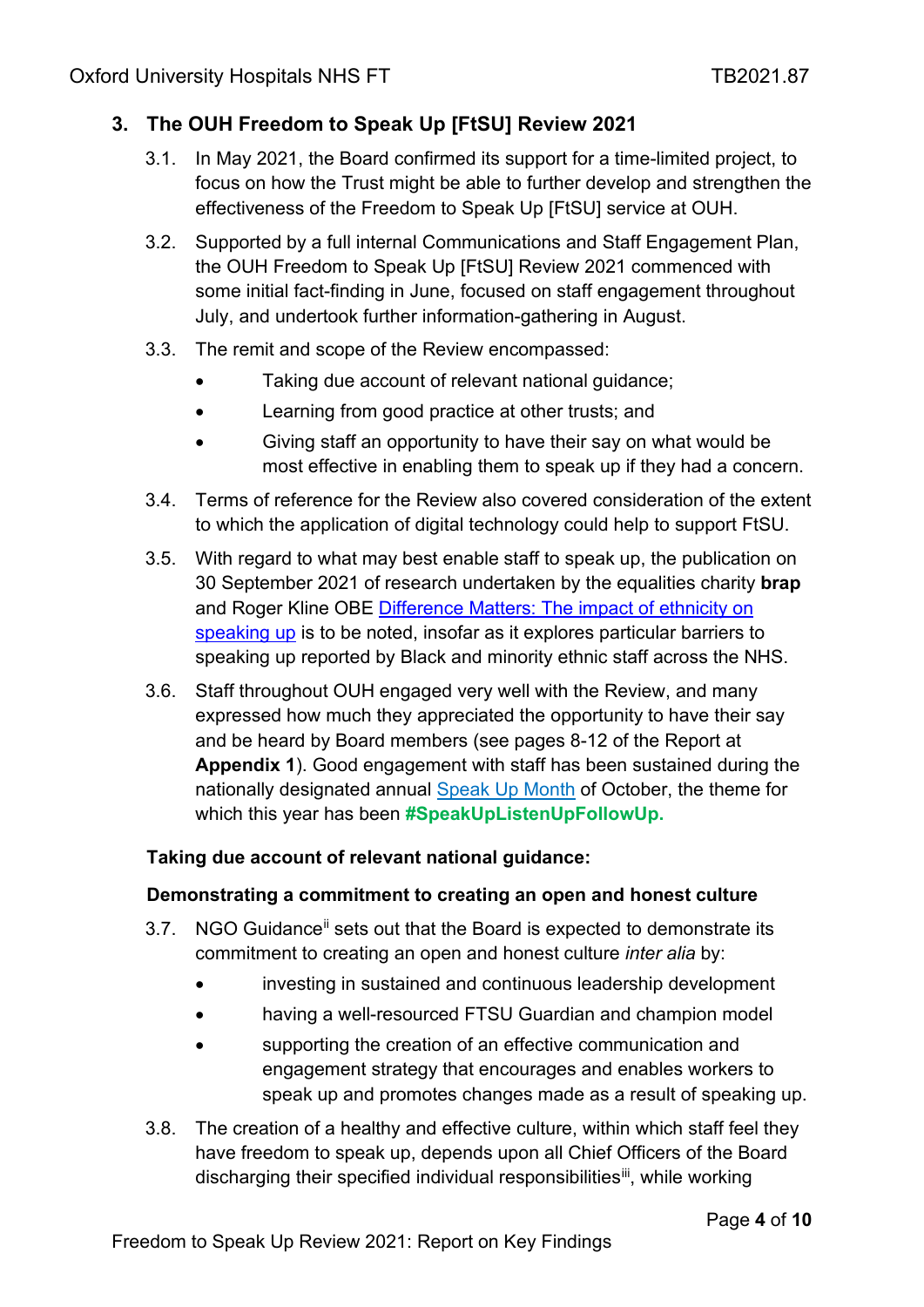together - and with Non-Executive Directors – to discharge the collective responsibility of the Board. Importantly, NGO Guidance highlights that this includes having insight into [how their power could silence truth.](https://www.youtube.com/watch?v=Sq475Us1KXg)

#### **Implementing Freedom to Speak Up to meet the needs of staff**

- 3.9. The FtSU Guardian should be able to demonstrate that they have the capacity and capability to fulfil the requirements of the [National Guardian's](https://nationalguardian.org.uk/for-guardians/job-description/)  [Office FtSU Guardian job description](https://nationalguardian.org.uk/for-guardians/job-description/) , the key elements of which are to:
	- Support staff in speaking up
	- Address barriers to speaking up
	- Ensure the Trust encourages a positive culture of speaking up
	- Ensure that matters raised are used as opportunities for learning and improvement.
- 3.10. When considering the amount of ringfenced time required for the role of FtSU Guardian, NGO Guidance<sup>[iv](#page-9-3)</sup> advises that consideration be given to:
	- The needs of the job, including reactive and proactive elements, noting that these include:
		- $\circ$  responding to those who speak up,
		- $\circ$  reducing barriers to speaking up,
		- $\circ$  ensuring there is training on speaking up,
		- $\circ$  communicating the role
	- Staff numbers, geographic spread, diversity and (especially) needs of the most vulnerable
	- Expectations of the National Guardian's Office [NGO] (*inter alia* in relation to recording, analysing, reporting data)
	- Engagement with national and regional NGO networks
	- Liaison with external partners, incl. CQC, NHSI and NGO
	- The prevailing environment, *for example.* any re-structuring, regulatory intervention, a global pandemic and its aftermath.

#### **Learning from good practice at other trusts**

- 3.11. The [National Guardian's Office FtSU Index Report 2021](https://nationalguardian.org.uk/wp-content/uploads/2021/05/FTSU-Index-Report-2021.pdf) is the key metric for organisations to assess their speaking up culture, and provides the opportunity to review practice and consider case studies from the top performing, and most improved, trusts.
- 3.12. Overall, the OUH FtSU Index score has shown incremental improvement since 2018. Looking at the responses to each of the four questions in the NHS Staff Survey that contribute to the FtSU Index score, OUH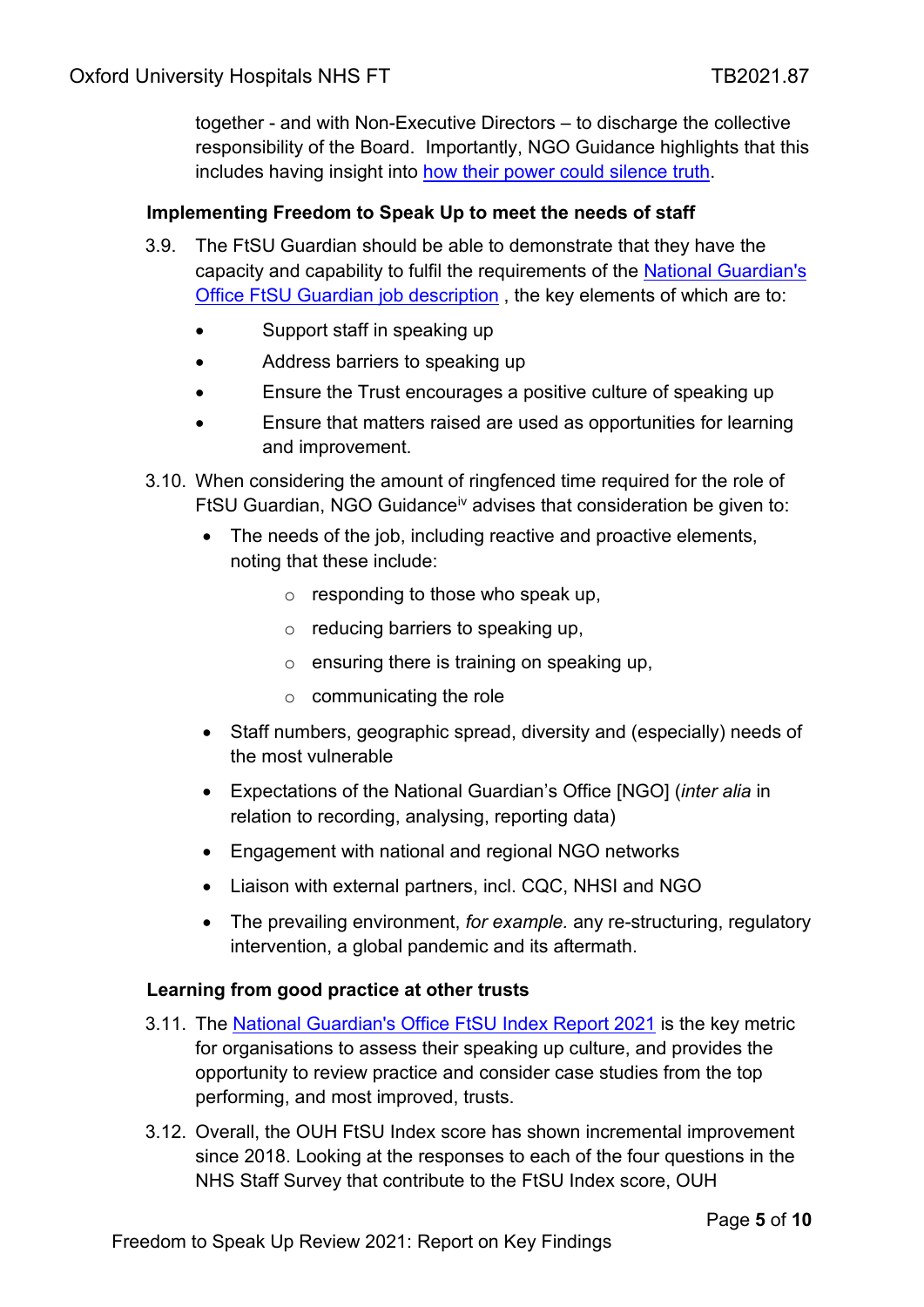performance is at or around the national average, with room to improve to match the best performing trusts.

- 3.13. Good practice identified at other trusts has been summarised at pages 23- 26 of the Report attached at **Appendix 1**, including practical measures taken at trusts who have been able to demonstrate significant improvement in their speaking up culture.
- 3.14. It seems clear that there is no "one-size fits all" solution to make speaking up "business as usual"; to create a **#SpeakUpListenUpFollowUp** culture.
- 3.15. Amongst other trusts reviewed, including top performing and most improved trusts, the creation of a successful Freedom to Speak Up culture would seem to be predicated on:
	- allocating sufficient ringfenced time for the role of FtSU Guardian to meet the needs of staff; and
	- developing a network of FtSU champions and/or local guardians to support the Lead Freedom to Speak Up Guardian.

## **Giving staff an opportunity to have their say**

- 3.16. The report attached at **Appendix 1** summarises staff views on:
	- 3.16.1. What's working well (at page 5); and
	- 3.16.2. What could be improved (at page 6).
- 3.17. The key themes that emerged from the range of views expressed by all those who engaged with the Review are expanded upon at pages 15-22 of the report at **Appendix 1**. These key themes indicate a need to address:
	- 3.17.1. Clarification of the process/processes through which concerns can be raised;
	- 3.17.2. Explanation of the role of the Freedom to Speak Up Guardian, and other members of the FtSU team;
	- 3.17.3. Understanding of the organisational context, including a clear allocation of responsibility for following up on concerns raised (depending upon the nature of the matter to which a concern relates);
	- 3.17.4. Management of realistic expectations of the FtSU process;
	- 3.17.5. Provision/facilitation of support for all staff who may be affected whether as someone who wishes to speak up, or anyone else who may be affected by a concern having been raised; and
	- 3.17.6. Demonstration that concerns are being effectively addressed.
- 3.18. A summary attached at **Appendix 2** presents high-level analysis of the 832 responses received to the on-line survey.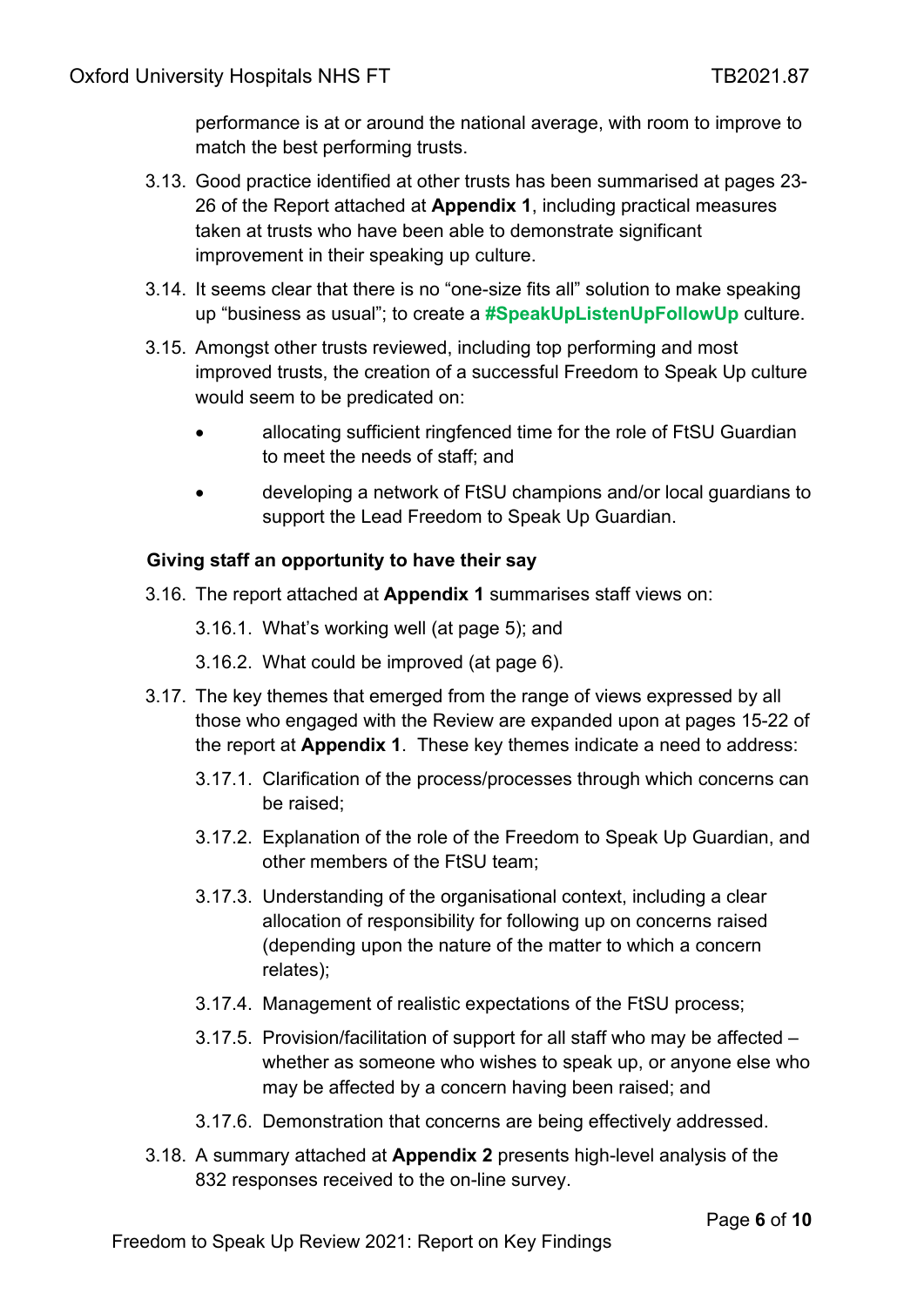## **4. Consideration of the key findings of the FtSU Review**

- 4.1. In supporting the FtSU Review, the Board had emphasised the importance of engaging with staff, to hear their views and ideas, and the review has been conducted in line with the principle of **#SpeakUpListenUpFollowUp**.
- 4.2. Emergent findings were first considered by the Trust Management Executive [TME] in September, and the Integrated Assurance Committee [IAC] (a committee of the Board) then undertook a 'deep dive' in October.
- 4.3. TME and IAC supported the importance of the requirement for every trust to demonstrate its commitment to create an open and honest culture where staff feel safe to speak up, an assessment of which is a key line of enquiry in the Care Quality Commission's well-led domain of inspection.
- 4.4. The [OUH Strategy 2020-2025](https://www.ouh.nhs.uk/about/strategy/documents/ouh-strategy-2020.pdf) enshrines the commitment to an open, inclusive and just culture in which everyone feels valued, and can be confident that their feedback, ideas and concerns will be listened to and acted upon appropriately<sup>v</sup>.
- 4.5. Delivery of a listening, speaking up culture is an express objective of the Trust's People Plan, reflecting the priorities of the Culture & Leadership Programme.
- 4.6. Given that the OUH Strategy encourages the appropriate use of digital technology to help the Trust achieve its ambitions, the introduction of a web-based app for anonymous reporting of concerns was specifically considered as a mechanism to strengthen the accessibility of FtSU,
- 4.1. The key findings, however, reflect the view of many staff that a web-based app for anonymous reporting could be open to misuse or abuse, and staff suggested that resources would be better directed to instilling trust and confidence that a concern would be addressed, without adverse consequences to the individual who had raised the concern.
- 4.2. This view is reflected in the NGO's recognition that the success of national Speak Up Month is associated with an increased number of concerns raised, but a *decrease* in the proportion that are raised anonymously.
- 4.3. Taking staff views into account, the consensus reached is that that there is more to be gained from maximising the opportunities for the Trust to follow up on and learn fully from concerns raised, than from expanding on the existing facility for anonymous reporting. On that basis, TME supported the conclusion that a web-based app will not be introduced at this time.
- 4.4. TME and IAC supported the principle that the FtSU service should be confidential by default, and that it would remain anonymous by request (except in cases relating to fraud or safeguarding).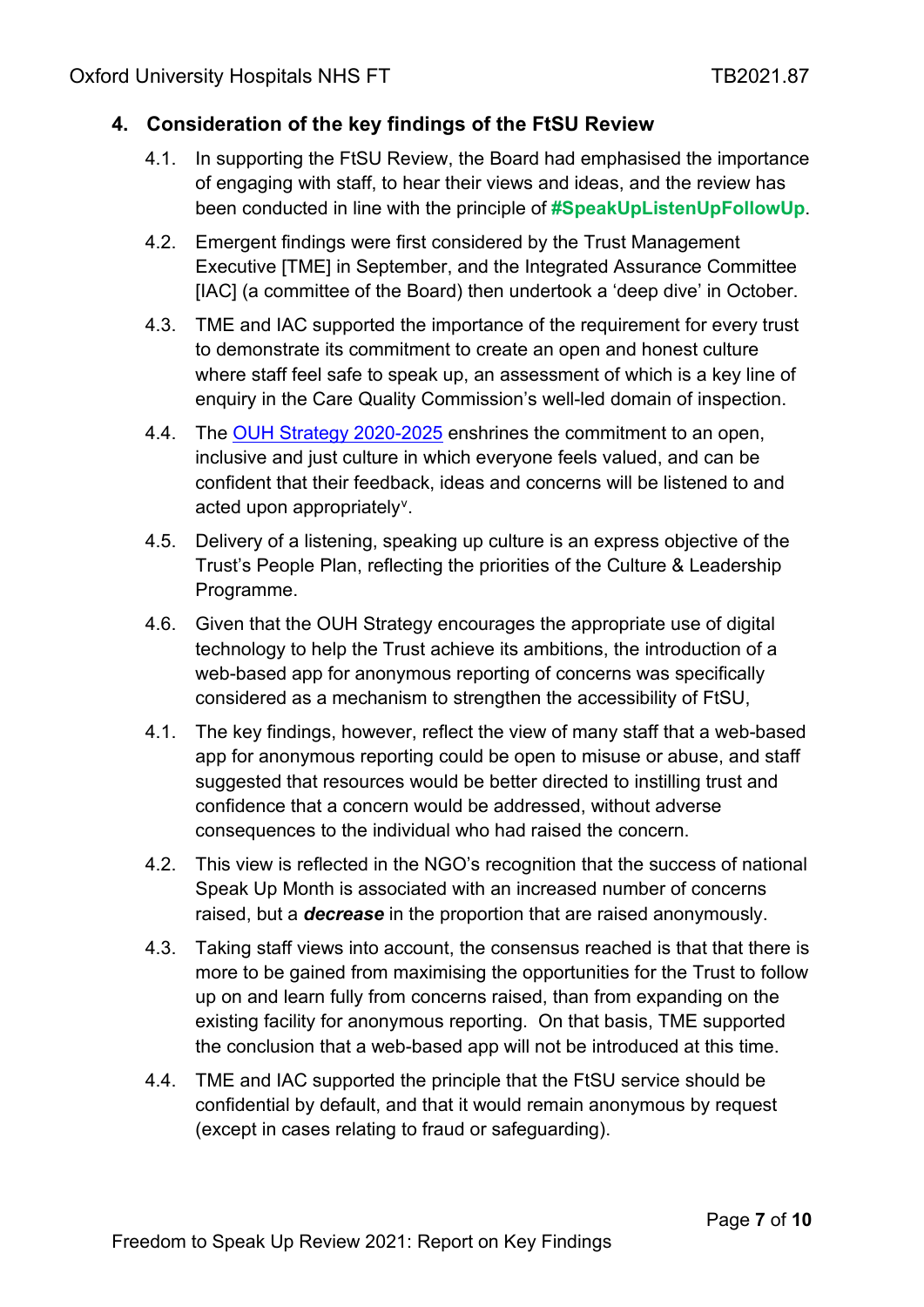- 4.5. TME and IAC concluded that available organisational resources should be dedicated to supporting development of the role of the FtSU Guardian and team, to ensure that they can meet the needs of staff primarily through:
	- 4.5.1. **guarding** the freedom of all staff to speak up, and **protecting**  against any adverse consequences for those who do;
	- 4.5.2. providing **signposting** and **support;** and
	- 4.5.3. continuing to **raise awareness** of how to speak up, including through making **NGO training** available on *My Learning Hub*.

## **5. Strategic issues for consideration by the Board**

### **Addressing Key Themes identified**

- 5.1. The report includes recommended next steps to address the key themes identified, proposing that action should include:
	- 5.1.1. Producing a guide (to be developed in liaison between all relevant parties), which the FtSU team will deploy to **signpost** staff through the processes available to address concerns raised
	- 5.1.2. Working to sustain **engagement and communications with staff**; to continue to raise awareness of Freedom to Speak Up, clarifying the role of the FtSU team, and its links with other teams
	- 5.1.3. Seeking to develop a **network of Local FtSU Guardians and FtSU Champions**; exploring the scope to develop closer links with existing networks
	- 5.1.4. Producing guidance (in liaison with relevant parties), to specify the allocation of **responsibility for taking action** to address concerns raised, depending upon the nature of the matter at issue
	- 5.1.5. Making available on *My Learning Hub* training material developed by **Health Education England, working with the NGO**: Module 1: "Speak Up" – available for all staff Module 2: "Listen Up" – for all leaders
	- 5.1.6. Ensuring that the **capability and capacity** of the FtSU Guardian and team are sufficient to meet the needs of staff
	- 5.1.7. Developing **anonymised case studies** for inclusion in the FtSU Annual Report (and mid-year report, where possible), to illustrate the outcome of concerns raised.
- 5.2. Implementation of the actions proposed will be guided by the Board's consideration of some strategic issues, in particular: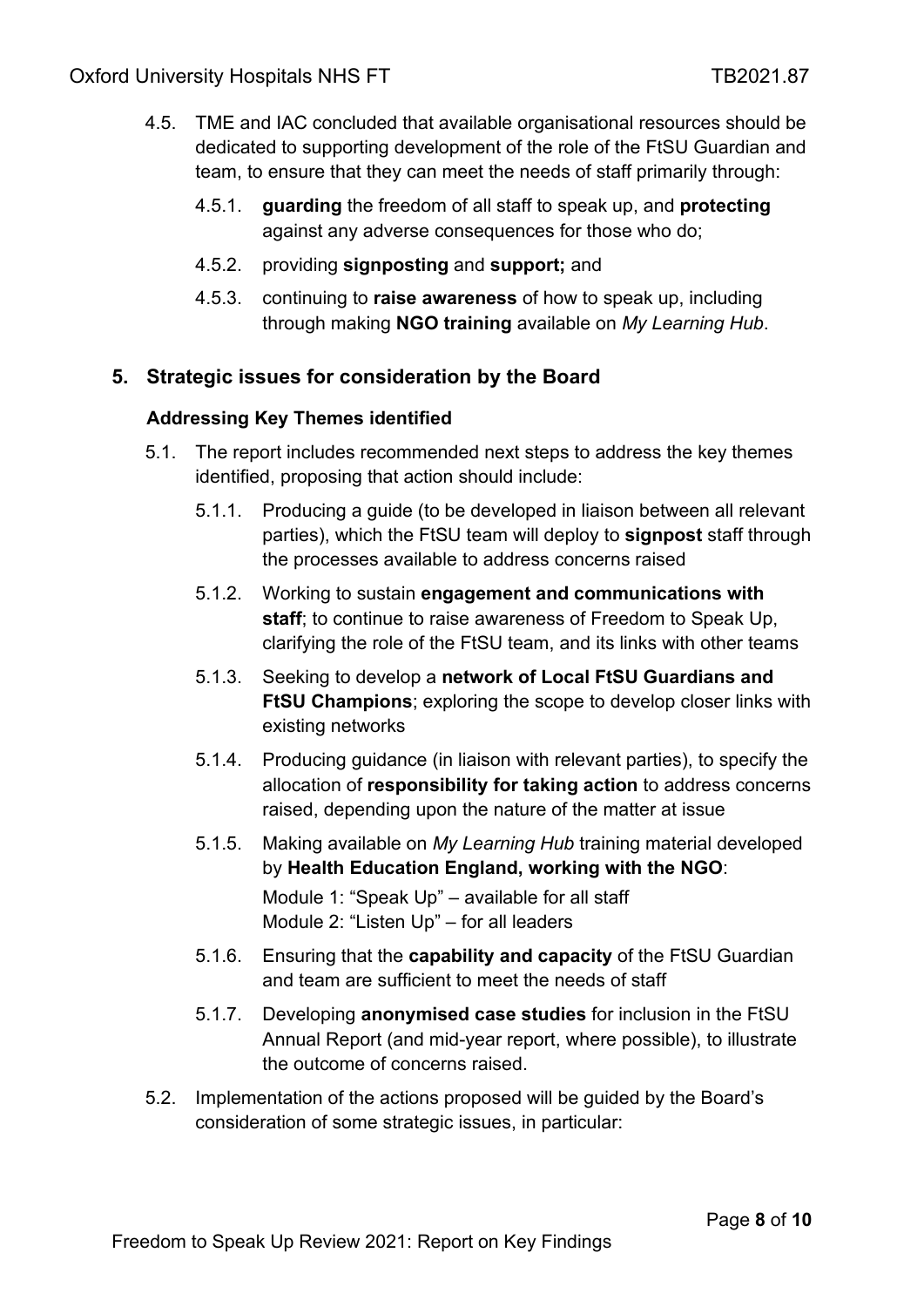5.2.1. The capability and capacity of the FtSU Guardian and team must be sufficient to meet the needs of staff, as reflected in the key themes identified in the FtSU Review; but

> Consideration may be given to how that capability and capacity could be enhanced through capitalising on links with existing networks and mechanisms in the Trust.

5.2.2. Staff said that they would welcome a wide range of access points for raising concerns, including the opportunity to speak up to someone locally; and

> Consideration may be given to the extent to which the FtSU operating model should be devolved, to enhance accessibility throughout the divisions and across all the main sites, balanced against the deployment of resources to maintain an effective Lead FtSU Guardian.

### **Other issues identified**

- 5.3. The OUH Freedom to Speak Up Review 2021 has helped to identify some other issues, and further consideration will be given to:
	- 5.3.1. What assurance can be provided to the Board in relation to responses provided to 'protected disclosures', as defined in the Public Interest Disclosure Act 1998<sup>vi</sup>; and
	- 5.3.2. What approach the IAC will advocate to obtain assurance that opportunities have been taken to learn from all concerns raised, through the triangulations of all relevant data.

## **6. Conclusion**

- 6.1. With the support of the Board, and good engagement of staff across the Trust, the OUH Freedom to Speak Up Review 2021 has yielded some key findings which should help to inform development of the Freedom to Speak Up service at OUH, and influence future review of the Freedom to Speak Up Policy and Strategy.
- 6.2. All Chief Officers of the Board need to work together, with the support of Non-Executive Directors, to promote, create and sustain a healthy and effective culture, within which staff feel safe to speak up if they have a concern about anything that gets in the way of patient care, or anything that affects working life.
- 6.3. Recommended next steps include proposals for action, the implementation of which will be guided by the Board's consideration of some strategic issues (as outlined in section 5.2 above).